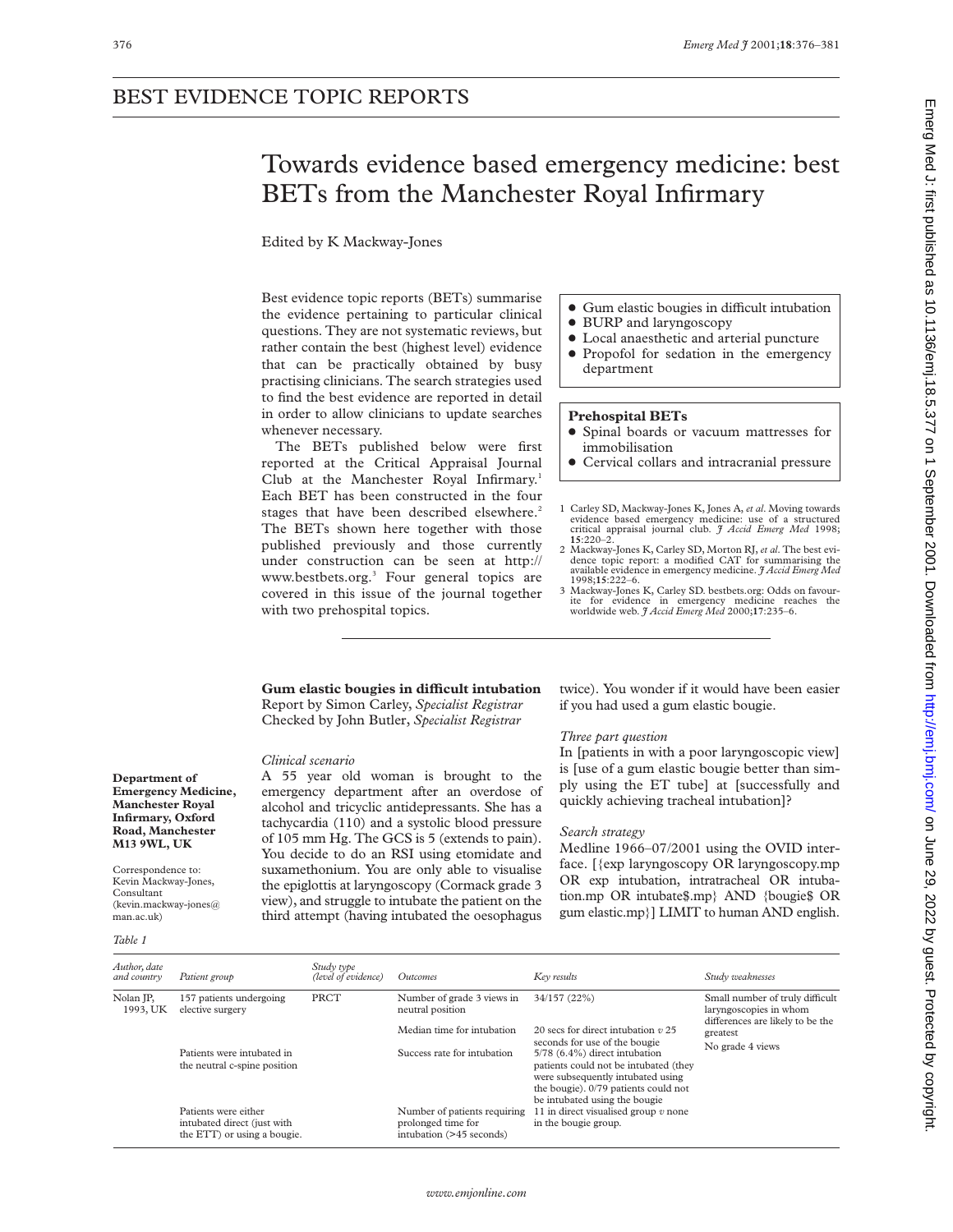## *Search outcome*

Altogether 78 papers were found of which one directly answered the three part question. This paper is shown in table 1.

#### *Comments*

Although the mean time for intubation is longer with the bougie the difference is clinically unimportant. Of greater interest is the number of patients who could not be intubated directly, but who were subsequently intubated using the

## **BURP and laryngoscopy**

Report by Simon Carley, *Specialist Registrar* Checked by Rupert Jackson, *Specialist Registrar*

#### *Clinical scenario*

A 35 year old man with a severe head injury is brought to the emergency department. He has fallen from a ladder and is leaking CSF from the left ear suggesting a base of skull fracture. He has a GCS of 3 and dilated pupils. There are no other apparent injuries. You decide to intubate him using an RSI technique. Laryngoscopic view is poor despite the use of a McCoy laryngoscope and cricoid pressure. You eventually intubate using a gum elastic bougie. Your assistant performing cricoid pressure asks during the procedure if you want a BURP. Other bodily functions come to mind! Later your colleague explains that BURP (backwards, upwards, to the right, with pressure) on the thyroid cartilage improves the view. You wonder if in fact it is any better than simple cricoid.

#### *Three part question*

In [patients in with a poor laryngoscopic view] is [the BURP technique better than simple cricoid pressure] at [improving laryngoscopic view]?

#### *Search strategy*

Medline 1966–07/2001 using the OVID interface. [{exp laryngoscopy OR laryngoscopy.mp OR exp intubation, intratracheal OR intubation.mp OR intubate\$.mp} AND [{(back.mp

bougie. Similarly, there were no prolonged intubation times in the bougie group. Use of a gum elastic bougie appears to ease intubation in a neutral c-spine position.

#### *Clinical bottom line*

A gum elastic bougie should be available as an aid to intubation during difficult laryngoscopy.

1 Nolan JP, Wilson ME. Orotracheal intubation in patients with potential cervical spine injuries. An indication for the gum-elastic bougie *Anaesthesia* 1993;**48**:630–3.

OR backward\$.mp OR posterior.mp) AND pressure.mp} OR BURP.mp] LIMIT to human AND english.

#### *Search outcome*

Altogether 72 papers were found of which three were relevant to the three part question. These three papers are shown in table 2.

#### *Comments*

Optimising the view at laryngoscopy is an important step in successfully intubating patients in the emergency department. Although these studies only contain small numbers of true grade 3 patients (and no grade 4) there was a consistent improvement in laryngoscopic view. The BURP technique seems to be an additional step beyond simple backward pressure (which is likely to have a similar effect as cricoid pressure). It should therefore be taught to people assisting in RSI in the emergency department.

## *Clinical bottom line*

The BURP technique can improve the laryngoscopic view and should be taught to those assisting in anaesthetic procedures.

- 1 Benumof JL, Cooper SD. Quantitative improvement in laryngoscopic view by optimal external laryngoscopic manipulation. *J Clin Anesth* 1996;8:136-40.
- manipulation. *J Clin Anesth* 1996;**8**:136–40.<br>2 Takahata O, Kubota M, Mamiya K, *et al*. The efficacy of the<br>"BURP" maneuver during a difficult laryngoscopy. *Anesth Analg* 1997;**84**:419–21.
- Vanner RG, Clarke P, Moore WJ, et al. The effect of cricoid pressure and neck support on the view at laryngoscopy. *Anaesthesia* 1997;**52**:896–900.

| <br><b>COLLEGE</b><br>o m<br>× |  |  |  |
|--------------------------------|--|--|--|
|--------------------------------|--|--|--|

| Author, date<br>and country   | Patient group                                                                                          | Study type<br>(level of evidence) | Outcomes                                                                        | Key results                                                                                                                                                                          | Study weaknesses                                                                                                                                        |
|-------------------------------|--------------------------------------------------------------------------------------------------------|-----------------------------------|---------------------------------------------------------------------------------|--------------------------------------------------------------------------------------------------------------------------------------------------------------------------------------|---------------------------------------------------------------------------------------------------------------------------------------------------------|
| Benumof IL,<br>1996, USA      | 181 elective patients<br>undergoing GA. Back plus                                                      | Observational<br>study            | Improvement of<br>laryngoscopic view                                            | All views improved                                                                                                                                                                   |                                                                                                                                                         |
|                               | cephalad pressure was<br>compared with standard view                                                   |                                   | Number of improved views<br>in grade 3 group                                    | All views improved                                                                                                                                                                   |                                                                                                                                                         |
| Takahata O,<br>1997,<br>Japan | 630 patients undergoing<br>routine surgery.BURP was<br>compared with back pressure<br>on the larynx    | Observational<br>study            | Number of improved views<br>in grade 3 group                                    | 357 grade 1 views, 261 grade 2<br>views, 12 grade 3 views, 0 grade 4<br>views. 9 patients with an initial<br>grade 3 Cormack view improved to<br>grade 2 after simple back pressure. | Comparison was with back<br>pressure on thyroid cartiladge<br>rather than on cricoid. Very<br>small number of initial grade<br>3, and no grade 4 views. |
|                               |                                                                                                        |                                   | Number of improved views<br>in grade 3 group                                    | All patients with an initial grade 3<br>Cormack score improved to grade<br>2 after BURP.                                                                                             |                                                                                                                                                         |
|                               |                                                                                                        |                                   | Number of grade 2 views<br>that improved (to grade 1 or<br>an improved grade 2) | 176/261 after back pressure alone.<br>42/85 further improved with<br><b>BURP</b>                                                                                                     |                                                                                                                                                         |
| Vanner RG,<br>1997, UK        | 55 elective female patients<br>standard view $v$ simple<br>cricoid $v$ cricoid plus upward<br>pressure | Observational<br>study            | Number of improved views<br>with upward pressure $v$<br>simple cricoid alone    | Better with upward pressure                                                                                                                                                          | Only female patients                                                                                                                                    |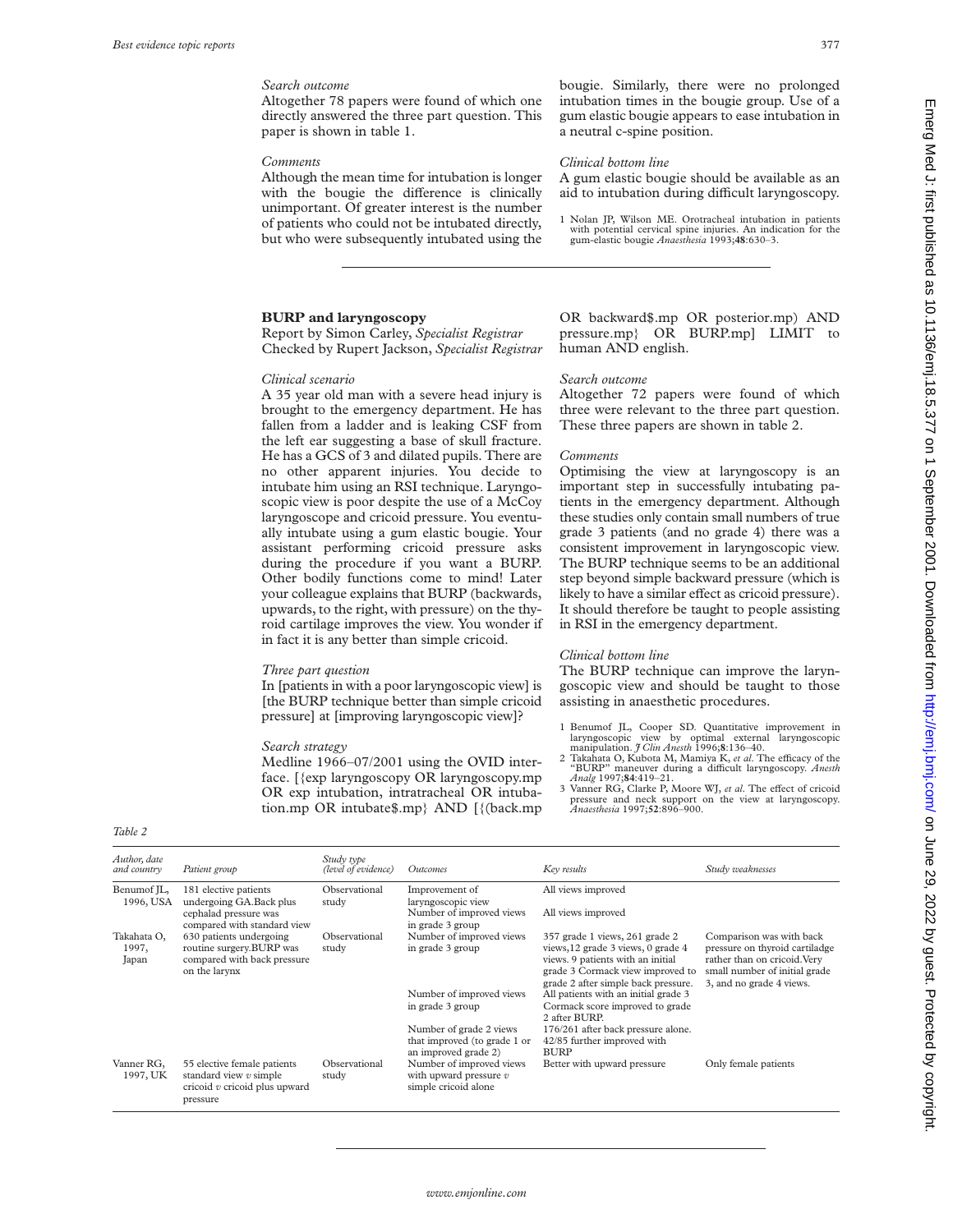Altogether 88 papers were identified of which three were relevant. These three papers are

Lightowler and Elliott surveyed junior doctors prior to their study and found that 84% never used local anaesthetic before arterial puncture citing that it made the procedure both more difficult and more painful. Dar *et al* cite two papers that showed delay in presentation to be an important contributor to deaths from asthma and suggest that a previous painful

Local anaesthetic infiltration prior to arterial puncture significantly reduces the pain of the procedure without affecting success rates.

1 Dar K, Williams T, Aitken R, *et al*. Arterial versus capillary sampling for analysing blood gas pressures. *BMJ* 1995;**310**:24–5. 2 Giner J, Casan P, Belda J, *et al*. Pain during arterial puncture. *Chest* 1996;**110**:1443–5. 3 Lightowler JV, Elliott MW. Local anaesthetic infiltration prior to arterial puncture for blood gas analysis: a survey of current practice and a randomised double blind placebo controlled

experience could lead to such a delay.

trial. *J R Coll Physicians Lond* 1997;**31**:645–6.

## **Local anaesthetic and arterial puncture** Report by Damian Bates, *Specialist Registrar*

Checked by Peter Cutting, *Specialist Registrar*

## *Clinical scenario*

A 67 year old man attends with increasing shortness of breath. He is known to have obstructive airways disease. You want to perform arterial puncture for blood gas measurement. He tells you that last time it was very painful. You wonder if an injection of local anaesthetic would help?

## *Three part question*

In [a patient requiring blood gases or arterial puncture] does [an injection of local anaesthetic] [reduce pain without affecting success]?

## *Search strategy*

Medline 1966–07/2001 using the Ovid interface. [{exp blood gas analysis OR abg.mp OR arterial blood gas\$.mp OR blood gas\$.mp} OR ({exp arteries OR artery.mp OR arterial.mp AND {exp punctures OR puncture\$.mp OR exp catheterisation OR cannulation.mp OR cannula.mp}) AND {exp anesthesia, local OR anesthetics, local OR local anesthesi\$.mp OR local anaesthesi\$.mp} AND {exp pain OR pain\$.mp}] LIMIT to human AND english.

*Table 3*

| Author, date and<br>country                          | Patient group                                                                                                                                                                                                       | Study type<br>(level of evidence) | Outcomes                                                                                                                                                                     | Key results                                                                                                                                                                                                                                                                                            | Study weaknesses                                                                                                                             |
|------------------------------------------------------|---------------------------------------------------------------------------------------------------------------------------------------------------------------------------------------------------------------------|-----------------------------------|------------------------------------------------------------------------------------------------------------------------------------------------------------------------------|--------------------------------------------------------------------------------------------------------------------------------------------------------------------------------------------------------------------------------------------------------------------------------------------------------|----------------------------------------------------------------------------------------------------------------------------------------------|
| Dar K et al.<br>1995.<br>England                     | 55 acute medical admissions<br>requiring blood gas<br>measurement. capillary<br>samples from all patients, plus<br>arterial sample after<br>infiltration of 1% lignocaine<br>or no infiltration using 22G<br>needle | <b>PCT</b>                        | pain of arterial puncture<br>using a scale 0 to 10.<br>preference of capillary or<br>arterial sampling<br>comparability of results<br>from arterial and capillary<br>samples | lower mean pain score with LA 2.0 $v$<br>7.0 without LA<br>capillary sampling less painful<br>mean differences for po, and pco,<br>were not significant. mean<br>differences for pH and standard<br>bicarbonate reported to be<br>significant but clinically unimportant                               | did not assess significance of<br>difference between LA or not.<br>Pain scores for capillary<br>sampling are different for the<br>two groups |
| Giner J et al,<br>1996, Spain                        | 270 patients attending<br>pulmonary function lab for<br>abg. arterial puncture with<br>22G needle after infiltration<br>with 1% mepivacaine,<br>placebo or nothing                                                  | PRCT                              | Pain using 10 cm visual<br>analogue scale<br>time to prepare and<br>perform<br>success at first pass                                                                         | less pain with LA $(1.5 \text{ cm } v 3.06 \text{ cm})$<br>with placebo, $p=0.00001$ (1.5 $v$ 2.8)<br>cm with nothing, $p=0.0002$ )<br>less time without LA $(134$ seconds $v$<br>171 seconds with infiltration,<br>$p<0.05$ )<br>first pass success 93% with LA, 91%                                  | Not emergency patients                                                                                                                       |
| Lightowler IV<br>and Elliott<br>MW, 1997,<br>England | 101 patients requiring abg.<br>arterial puncture with 29G<br>needle after infiltration with<br>2% lignocaine, placebo or<br>nothing.                                                                                | <b>PRCT</b>                       | Pain, using a 4 point scale<br>difficulty of procedure as<br>number of times skin<br>broken, number of passes<br>made and doctor rating.                                     | with placebo and 90 % without<br>infiltration, significance not tested.<br>Arterial puncture less painful with<br>LA $(1.5 v 2.2 with placebo)$<br>$p=0.0008$ , 1.5 $v$ 2.1 with nothing<br>$p=0.0005$<br>no difference in difficulty, doctor<br>rating 1.2 with LA $v$ 1.1 placebo $v$<br>1.1 nothing | Separates pain of infiltration<br>from arterial puncture in<br>scoring                                                                       |

## **Use of propofol for sedation in the emergency department**

Report by Rupert Jackson, *Specialist Registrar* Checked by Simon Carley, *Specialist Registrar*

#### *Clinical scenario*

A 35 year old man presents with a dislocated shoulder. You are about to undertake the reduction under sedation in the emergency department and wonder whether the use of a propofol infusion rather than boluses of midazolam would give effective sedation with shorter recovery time without compromising safety.

#### *Three part question*

*Search outcome*

shown in table 3.

*Clinical bottom line*

*Comments*

In [patients requiring conscious sedation for short painful procedures] does [propofol compared with midazolam] give [shorter recovery times whilst being safe and effective]?

## *Search strategy*

Medline 1966- July 2001 using the Ovid interface. {exp propofol/ OR "propofol".mp} and {exp midazolam/ OR "midazolam".mp OR exp diazepam/ OR "diazepam".mp. OR exp lorazepam/ OR "lorazepam".mp. OR exp benzodiazepines/ OR "benzodiazepine\$".mp.}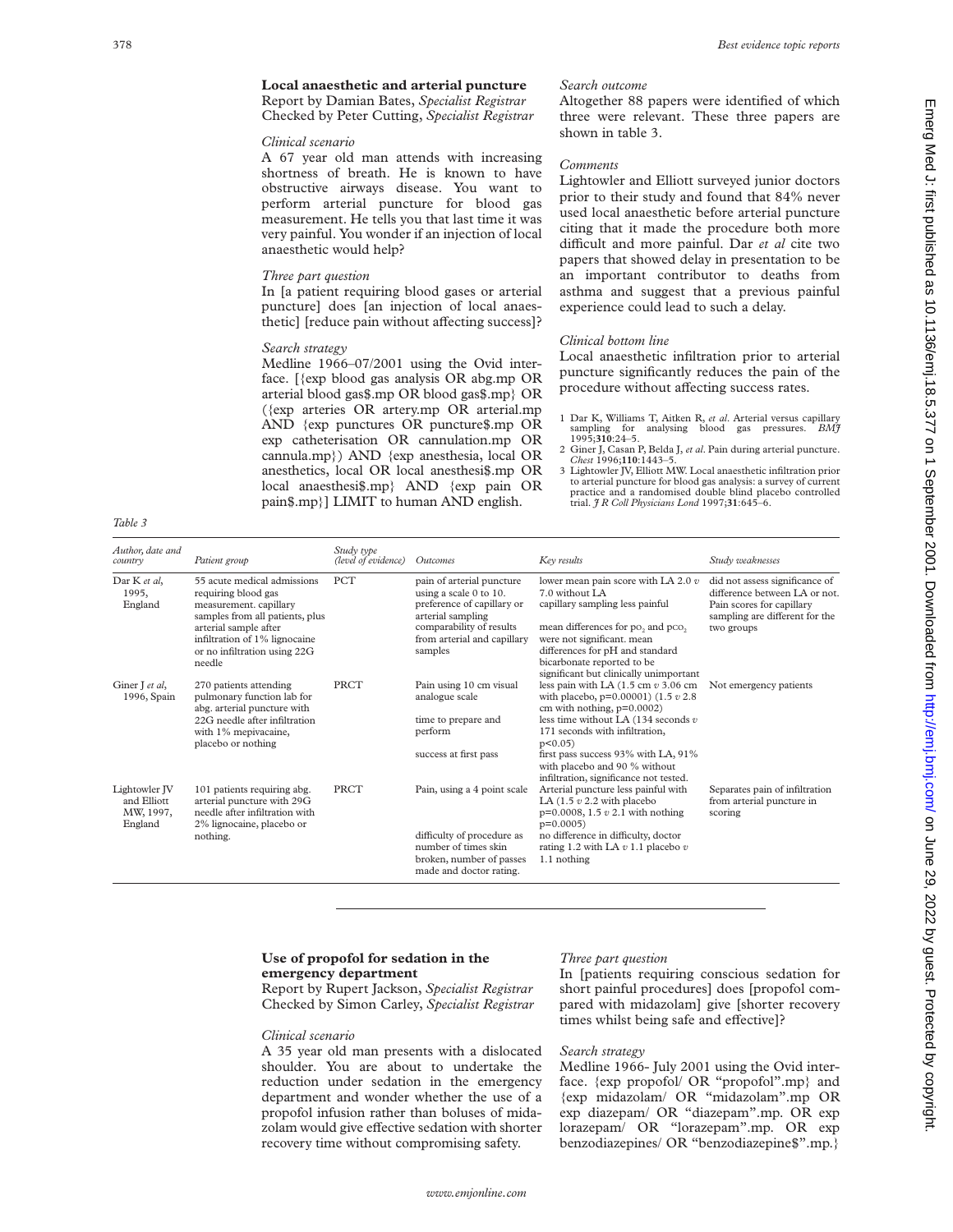#### *Table 4*

| Author, date and<br>country     | Patient group                                                                   | Study type<br>(level of evidence) | Outcomes                       | Key results                                                                                                                                                        | Study weaknesses                                                                      |
|---------------------------------|---------------------------------------------------------------------------------|-----------------------------------|--------------------------------|--------------------------------------------------------------------------------------------------------------------------------------------------------------------|---------------------------------------------------------------------------------------|
| Gupta A et al,<br>1990, Sweden  | 30 patients undergoing<br>cardioversion                                         | <b>PRCT</b>                       | Physiological<br>observations  | Decreased BP in propofol group, equal<br>incidences of desaturation. Apnoea                                                                                        | Not emergency setting<br>Unblinded                                                    |
|                                 | Randomised to midazolam or                                                      |                                   |                                | requiring assisted ventilation in 3 of<br>propofol group.                                                                                                          |                                                                                       |
|                                 | propofol or thiopentone                                                         |                                   | Sedation and<br>recovery times | Shorter time to sedation and to recovery<br>with propofol $v$ midazolam ( $p<0.05$ ).                                                                              | Sedation titrated to loss of<br>eyelash reflex (that is, not<br>conscious sedation)   |
| Pratila MG et al.<br>1993, USA  | 90 patients undergoing<br>central venous line insertion                         | PRCT                              | Physiological<br>observations  | No significant cardiovascular adverse<br>events. Sao <sub>2</sub> drop 2.2% with propofol (PB)<br>$v$ 0.3% midazolam (p<0.04)                                      | Not emergency setting<br>Unblinded                                                    |
|                                 | Randomised midazolam or<br>propofol boluses (PB) or<br>infusion (PI)            |                                   | Complications                  | Apnoea in 3 of PB group, none required<br>assisted ventilation                                                                                                     |                                                                                       |
|                                 |                                                                                 |                                   | Recovery time                  | Recovery time shorter with propofol, 8 min<br>(PI) and 14 min (PB) $v$ 25 min with<br>midazolam $(p<0.05)$                                                         |                                                                                       |
| Parworth I.P et                 | 57 patients undergoing 3rd                                                      | PRCT                              | Physiological                  | 2 in midazolam group $v$ 1 in propofol group                                                                                                                       | All patients given fentanyl.                                                          |
| al, 1998, USA                   | molar tooth extraction.                                                         |                                   | observations                   | were apnoeic for >20 secs, none required<br>assisted ventilation. No significant<br>cardiovascular adverse events.<br>Propofol group less cooperative $(p=0.02)$ . | Not emergency setting.                                                                |
|                                 | Randomised to midazolam or<br>propofol                                          |                                   | Sedation efficiency            |                                                                                                                                                                    | Unblinded. Recovery time<br>not assessed.                                             |
| Havel CJ Jr et al,<br>1999, USA | 89 children aged 2-18 with<br>isolated limb injury requiring<br>reduction in ED | <b>PRCT</b>                       | Recovery time                  | Recovery in 14.9 min with propofol $v$ 76.4<br>min with midazolam $(p<0.001)$                                                                                      | All patients given morphine.<br>Small numbers to detect<br>significant complications. |
|                                 | Randomised to midazolam or<br>propofol                                          |                                   | Complications                  | No differences in rates of hypoxia,<br>hypotension. No clinically significant<br>complications.                                                                    | Incomplete follow up after<br>discharge                                               |
|                                 |                                                                                 |                                   | Sedation scores                | Sedation scores equivalent between groups.                                                                                                                         |                                                                                       |

AND {exp conscious sedation/ OR "sedation".mp OR exp manipulation, orthopedic/ OR "manipulation".mp OR "reduction".mp. OR exp dislocations/ OR "dislocation".mp. OR exp fractures, closed/ OR exp fractures/ OR "fractures".mp. OR exp abscess/ OR "abscess".mp.OR "incision".mp. OR exp electric countershock/ OR "cardioversion".mp.} AND maximally sensitive RCT filter limit to human AND english.

## *Search outcome*

Altogether 220 papers were identified of which one compared the use of propofol with midazolam in the emergency department. A further three papers compared the two agents in other settings for conscious sedation for short procedures. While not directly applicable to the emergency department these have been included as they are applicable to the three part question. These four papers are shown in table 4.

#### *Comments*

The routine use of propofol for sedation by non-anaesthetists is not currently accepted practice. Sedation by any means has inherent risks and there must be adequate resuscitation equipment and skilled staff available. Adverse events will occur more quickly with propofol than with midazolam, but they will also resolve more quickly. The papers confirm the efficacy and safety of propofol for conscious sedation and the shorter onset and recovery times are a major advantage.

## *Clinical bottom line*

From the available evidence it seems that sedation with propofol in the emergency department is safe, effective, and dramatically reduces recovery times. The use of this agent should be considered.

- 1 Gupta A, Lennmarken C, Vegfors M, *et al*. Anaesthesia for cardioversion. A comparison between propofol, thiopentone and midazolam. *Anaesthesia* 1990;**45**:872–5.
- 2 Pratila MG, Fischer ME, Alagesan R, *et al*. Propofol versus midazolam for monitored sedation: a comparison of intraoperative and recovery parameters. *J Clin Anesth* 1993;**5**:268–74.
- 3 Parworth LP, Frost DE, Zuniga JR, *et al*. Propofol and fentanyl compared with midazolam and fentanyl during third molar surgery. *J Oral Maxillofac Surg* 1998;**56**:447–53. 4 Havel CJ Jr, Strait RT, Hennes H. A clinical trial of propofol
- vs midazolam for procedural sedation in a pediatric emergency. *Acad Emerg Med* 1999;**6**:989–97.

## **Spinal boards or vacuum mattresses for immobilisation**

## Report by Muhammad Ahmad, *Specialist Registrar*

Checked by John Butler, *Specialist Registrar*

#### *Clinical scenario*

A 60 year old man was involved in a road traffic accident at high speed. He was complaining of low back pain at the scene and he was immobilised on a long spinal board. When the patient arrived at the emergency department, he was very uncomfortable on the board and he requested removal. You wonder whether a vacuum mattress is more comfortable and provides better degree of immobilisation.

#### *Three part question*

In [patients requiring spinal immobilisation] is [a vacuum mattress than a long spinal board] at providing [comfort and immobilisation]?

## *Search strategy*

Medline 1966–07/2001 using the OVID interface. ({exp vacuum OR vacuum\$.mp OR vacuum splint\$.mp OR vacuum matress\$.mp} AND {back board\$.mp OR backboard\$.mp OR spin\$ board\$.mp} LIMIT to human AND english.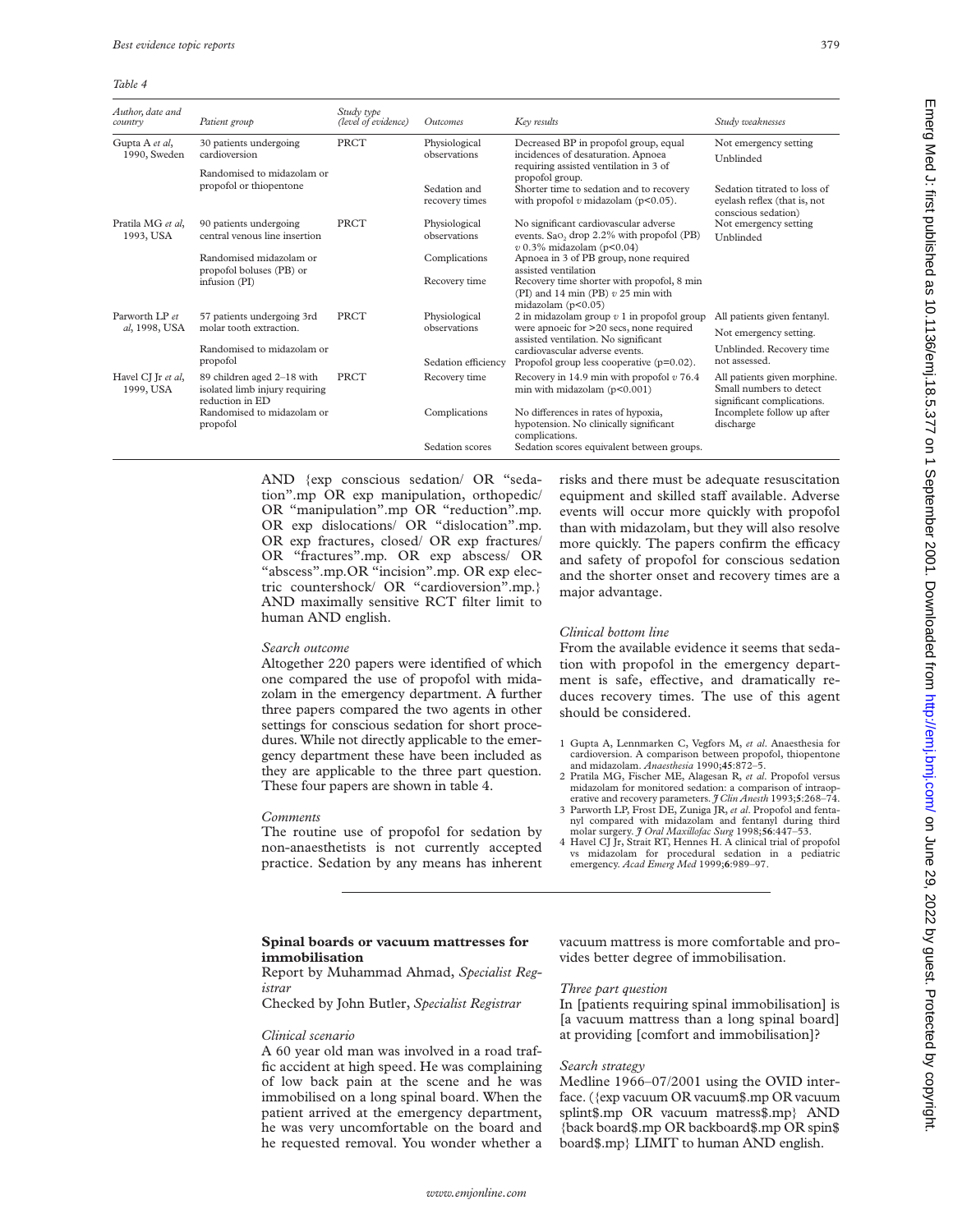*Table 5*

| Author, date and<br>country        | Patient group                                                                                             | Study type (level<br>of evidence) | <b>Outcomes</b>          | Key results                                             | Study weaknesses                                                   |
|------------------------------------|-----------------------------------------------------------------------------------------------------------|-----------------------------------|--------------------------|---------------------------------------------------------|--------------------------------------------------------------------|
| Lovell ME and<br>Evans JH, 1994,   | 30 healthy volunteers                                                                                     | Observational                     | Interface pressure       | Vacuum stretcher interface<br>pressure was 36.7 mm Hg   | Small numbers                                                      |
| UK                                 | 7 different support surfaces                                                                              |                                   |                          | while the pressure with spinal<br>board was 115.5 mm Hg |                                                                    |
| Main PW and Lovell<br>ME, 1996, UK | 4 healthy volunteers<br>7 different support surfaces                                                      | Observational                     | Interface pressure       | Vacuum splint most<br>comfortable p=<0.001              | Only 4 subjects used in<br>study                                   |
| Johnson DR et al,<br>1996, USA     | 30 paramedic students                                                                                     | PRCT                              | Degree of immobilisation | No significant difference in<br>immobilisation          | Small numbers                                                      |
|                                    | Collar + vacuum splint $v$ collar<br>$+$ backboard $v$ vacuum splint                                      |                                   | Comfort                  | Vacuum splint more<br>comfortable p=<0.001              | No trauma patient                                                  |
|                                    | only v backboard only                                                                                     |                                   | Speed of application     | Fast application with vacuum<br>splint $p=<0.001$       |                                                                    |
| Hamilton RS and<br>Pons PT, 1996,  | 26 healthy volunteers                                                                                     | <b>PRCT</b>                       | Degree of immobilisation | Significant increase in<br>immobilisation               | Small numbers<br>No trauma patient included                        |
| USA                                | Cervical collar $+$ backboard $v$<br>backboard $v$ cervical collar $+$<br>vacuum splint $v$ vacuum splint |                                   | Efficacy and comfort     | Efficacy and comfort with<br>vacuum splint $p<0.05$     |                                                                    |
| Chan D et al, 1996,<br>USA         | 37 healthy volunteers<br>Neck collar + backboard $v$<br>neck collar + vacuum mattress                     | PRCT                              | Pain                     | Significant more pain in<br>spinal board group. P<0.001 | Small numbers<br>Study on healthy volunteers,<br>no trauma patient |

## *Search outcome*

Altogether seven papers were found of which five were relevant to the three part question. These five papers are shown in table 5.

#### *Comments*

A Cochrane review concluded that there were no relevant RCTs.<sup>6</sup> However, studies done on volunteers have shown that the vacuum splint is more comfortable than long spinal boards with no loss of stability. A large randomised trial in trauma patients is required.

#### *Clinical bottom line*

The vacuum mattress provide comparable

spinal immobilisation to the long spinal board with increased comfort.

- 1 Lovell ME, Evans JH. A comparison of the spinal board and the vacuum stretcher, spinal stability and interface pressure.
- *Injury* 1994;**25**:179–80. 2 Main PW, Lovell ME. A review of seven support surfaces with emphasis on their protection of the spinally injured. *J Accid Emerg Med* 1996;**13**:34–7.
- 3 Johnson DR, Hauswald M Stockhoff C. Comparison of a vacuum splint device to a rigid backboard for spinal immobi-<br>lization. *Am J Emerg Med* 1996;14:369–72.
- 4 Hamilton RS, Pons PT. The efficacy and comfort of full-body vacuum splint for cervical-spine immobilization. *J Emerg Med* 1996;**14**:553–9.
- 5 Chan D, Goldberg RM, Mason J,*et al*. Backboard vs mattress splint immobilization: a comparison of symptoms generated. *J Emerg Med* 1996;**14**:293–8.
- 6 Kwan I, Bunn F, Roberts I. Spinal immobilisation for trauma patients (Cochrane Review). In: *The Cochrane Library,* Issue 2, 2001. Oxford: Update Software.

Emerg Med J: first published as 10.1136/emj.18.5.377 on 1 September 2001. Downloaded from http://emj.bmj.com/ on June 29, 2022 by guest. Protected by copyright Emerg Wext, Protected by scass: Protected by guest. Published and the interval on 10001. Downloaded from the 20, 2022 by 2022 by 2022 by substrated by copyright. Protected by copyright.

## **Cervical collars and intracranial pressure** Report by Muhammad Ahmad, *Specialist Registrar*

Checked by John Butler, *Specialist Registrar*

## *Clinical scenario*

A 26 year old man was brought to the emergency department by the paramedics after a road traffic accident. He was immobilised on a long spinal board and a correctly fitted collar was applied to his neck. The patient was unconscious. You wonder whether the cervical collar raises intracranial pressure in head injury patients

#### *Three part question*

In [patients with a head injury requiring cervical spine immobilisation] does [a correctly fitted cervical collar] increase [intracranial pressure]?

## *Search strategy*

Medline 1966–07/2001 using the OVID interface. [({exp neck OR exp neck injuries OR exp cervical vertebrae OR cervical.mp} AND {exp braces OR brace\$.mp OR collar\$.mp}) OR cervical collar\$.mp) AND {exp intracranial pressure OR intracranial pressure\$.mp OR ICP.mp}]

| . .<br><b>COLLEGE</b> | ۰, |
|-----------------------|----|
|-----------------------|----|

| Author, date and<br>country             | Patient group                                           | Study type (level of<br><i>evidence</i> | <i><u>Outcomes</u></i>                                                  | Key results                                                                             | Study weaknesses                                                    |
|-----------------------------------------|---------------------------------------------------------|-----------------------------------------|-------------------------------------------------------------------------|-----------------------------------------------------------------------------------------|---------------------------------------------------------------------|
| Craig GR and<br>Nielsen MS,<br>1991, UK | 2 patients with severe<br>head injury                   | Observational                           | ICU with and without cervical Significant rise in ICP in both<br>collar | cases                                                                                   | Only two patients used in<br>study                                  |
| Raphael JH and<br>Chotai R.<br>1994, UK | 9 patients scheduled for<br>elective spinal anaesthesia | Randomised cross<br>over study          | CSF pressure                                                            | Significant rise in CSF<br>pressure with cervical collar<br>$p=0.01$                    | Small numbers<br>Measurements made in lateral<br>decubitus position |
| Davies G et al.<br>1996, UK             | 19 patients with severe<br>head injury                  | Observational                           | Rise in intracranial pressure                                           | Significant rise in ICP with<br>cervical collar. Mean -4.5<br>$mm$ Hg $p=0.001$         | Small numbers<br>Excluded patient with ICP<br>$>30$ mm Hg           |
| Kolb JC et al,<br>1999, USA             | 20 adult patients<br>undergoing lumbar<br>puncture      | Observational                           | CSF pressure in lumbar<br>subarachnoid space                            | Significant rise in CSF<br>pressure with cervical collar.<br>Mean $-24.7$ mm Hg p=0.001 | Patients tested in lateral<br>decubitus position<br>Small numbers   |